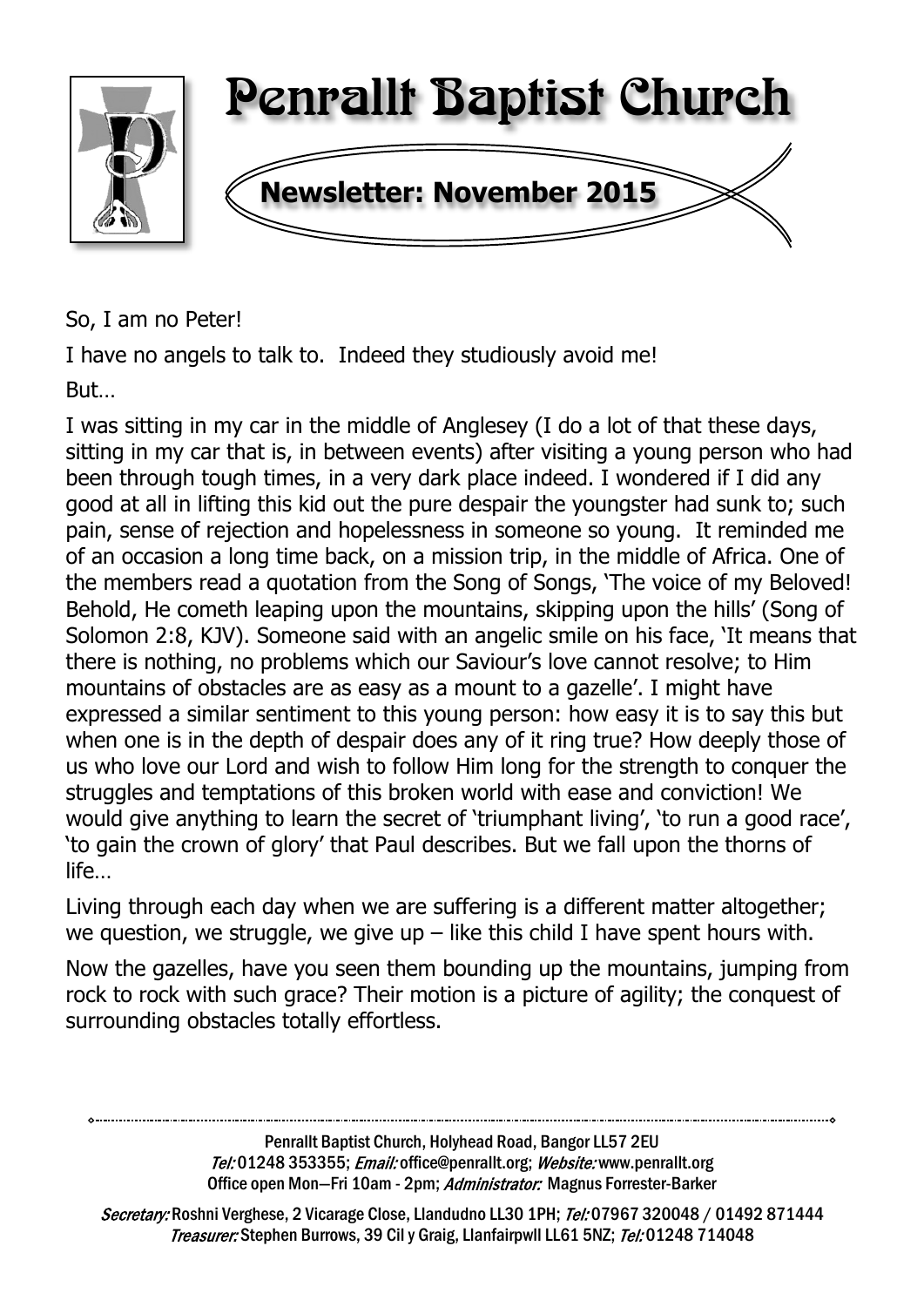As Christians we know, in theory at least, that in the life of a Child of God injustice and pointless sufferings are permitted by God; they are opportunities to glorify Him; through such suffering He is able to refine us to reflect His true nature. So unlike the gazelles we are often in the 'Low Places', the valley of humiliation, rejection and sorrow – like the kid I just left.

Wouldn't we love to be the gazelles sprinting up the mountain of life? Wouldn't we love to live in such 'High Places' of love, care, success here on this earth; transform evil, sorrow and pain into something glorious and live in the Light of our Lord for ever? The Song of Songs expresses our desire to be in communion with our Beloved Saviour. But the 'High Places' of victory and oneness with our Lord can only be achieved by learning to accept the will of God – self-will at the altar of sacrifice. Thus we become acquainted with grief and pain, learn through glad surrender to know the Lord of Love himself in a new way and to experience the unbroken union with Him; a New Beginning. Perhaps then the Lord will speak to comfort some of His loved ones who are stuck in the pit of sorrow or who walk in the darkness and have no light or who find themselves tossed in the storms of life. They may then understand a new meaning to what is happening; in time they may come to know the High Place which made David and Habakkuk cry out in exaltation, 'The Lord God maketh my feet like hinds' feet and setteth me upon mine High Places' (Psalm 18:33 and Habakkuk 3:19, KJV).

Like my young friend and many in similar situations.

I had sat in my car weeping for this young person for nearly an hour! The angel was not there but an overwhelming sense of the presence of my Lord! Like the gazelles I was at the very edge of the High Place looking down on the Low Place below and watch the Light wiping out the darkness from the valleys. So… I am comforted that this child is firmly in our Saviour's palm, held there by the prayers of many.

We will enter the Advent season this month  $-$  a time of hope, of anticipation, of the awesome reality that Christmas says, amongst many things, that God cares for the world; that He has become one with the human race; that He intends to redeem us. In the deepest darkness Christmas shouts out that God has brought light and hope into our world. Understanding Advent and Christmas might transform our lives. Let us, people of Penrallt, celebrate the Advent season with a new understanding. Take time out to reflect and rest on this awesome event because God is prepared to stand alongside us and carry us through the very worst that life can throw at us.

God bless

Roshni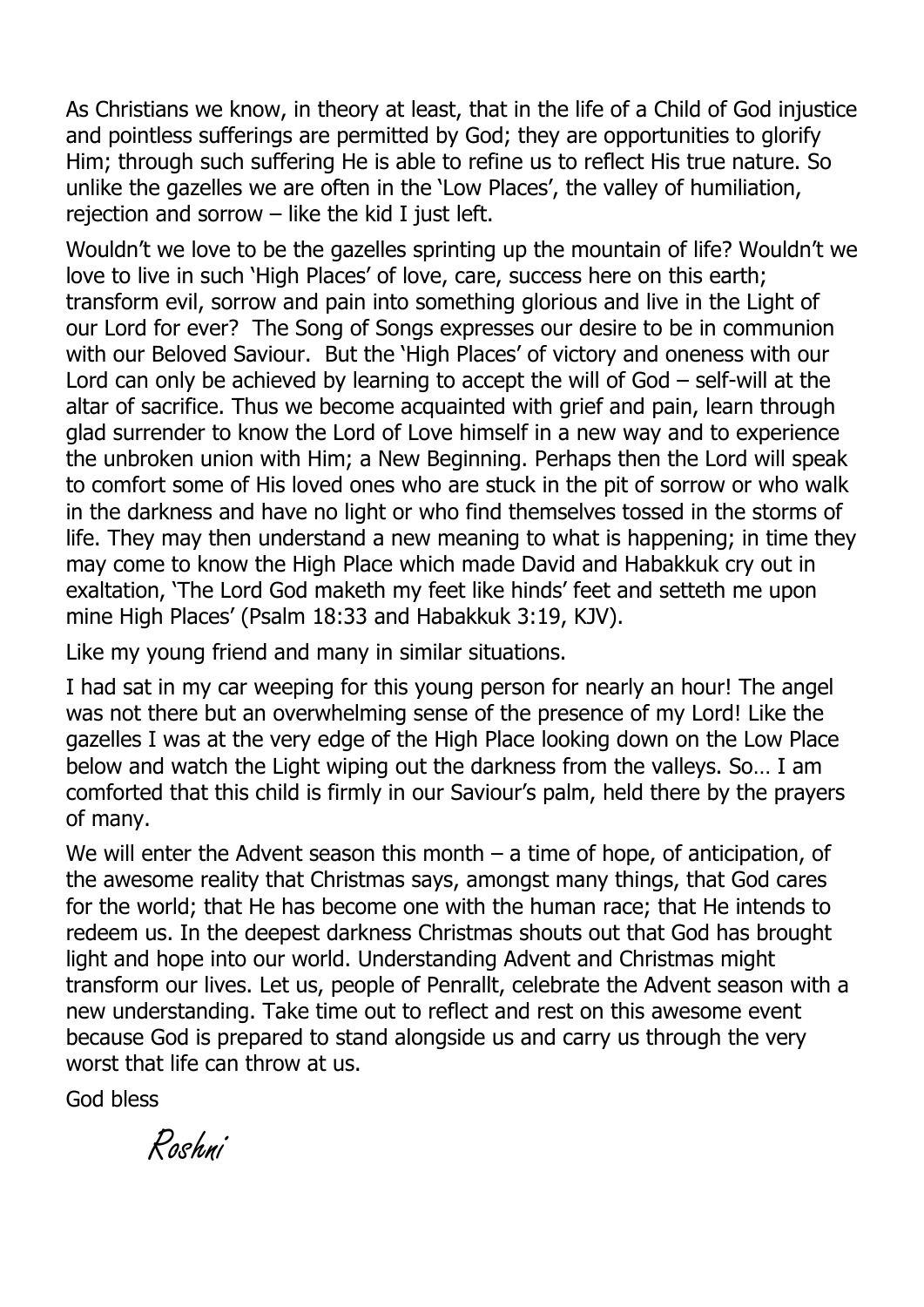## **Services This Month:**

#### **1 November**

10:30am Speaker: Diane Holmes New Beginnings #4: Acts 16:6-18 **The Colour Purple** 6:00pm Communion Service Speaker: Neil Rymer Gifts of the Spirit #4: 1 Corinthians 14:1-12 **Who'd be a prophet?**

## **8 November (Remembrance Sunday)**

10:30am Speaker: Andrew March Jeremiah 51:14-32 & Matthew 24:1-35 **Why War?**

6:00pm Speaker: Bryan Collis Gifts of the Spirit #5: 1 Corinthians 14:13-25 **Using spiritual gifts when we come together**

## **15 November**

- 10:30am Speaker: Julia Bartholomew **Who needs a Sabbath?**
- 6:00pm Speaker: Deb Stammers **Doing Worship Well** Gifts of the Spirit #6: 1 Corinthians 14:26-40

## **22 November**

|           | 10:30am Speaker: Jon Stammers                   | New Beginnings #5: Matthew 1:1-17                                        |  |  |
|-----------|-------------------------------------------------|--------------------------------------------------------------------------|--|--|
|           | Deep, deep roots                                | <i>(Christ's Genealogy)</i>                                              |  |  |
| $6:00$ pm |                                                 | Speaker: Delvin Varghese <i>Gifts of the Spirit #7: Galatians 5:1-15</i> |  |  |
|           | Choosing to be free: It's harder than it sounds |                                                                          |  |  |

## **29 November**

10:30am Communion Service. Speaker: Roger Borlace. **Joseph accepts his mission** New Beginnings #6: Matthew 1:18-25

## 6:00pm Explore Together: Galatians 5:16-26

This service will be led by Jon Stammers using the Explore Together format, in which we use a variety of different zones (Colour, Listening, Chat, Word, Busy, Quiet) to provide different ways to engage with the passage, enabling us to hear from God and learn from each other. The format is intended to be totally inclusive and to break down barriers. See *exploretogether.org* for more information.

## **Our Speakers in November:**

**Julia Bartholomew** is the minister of Rhos On Sea United Reform Church (which usually hosts Bible Unzipped). **Delvin Varghese** was our student co-ordinator last year and has recently left Bangor to start a PhD in Newcastle. The other speakers are all members of Penrallt.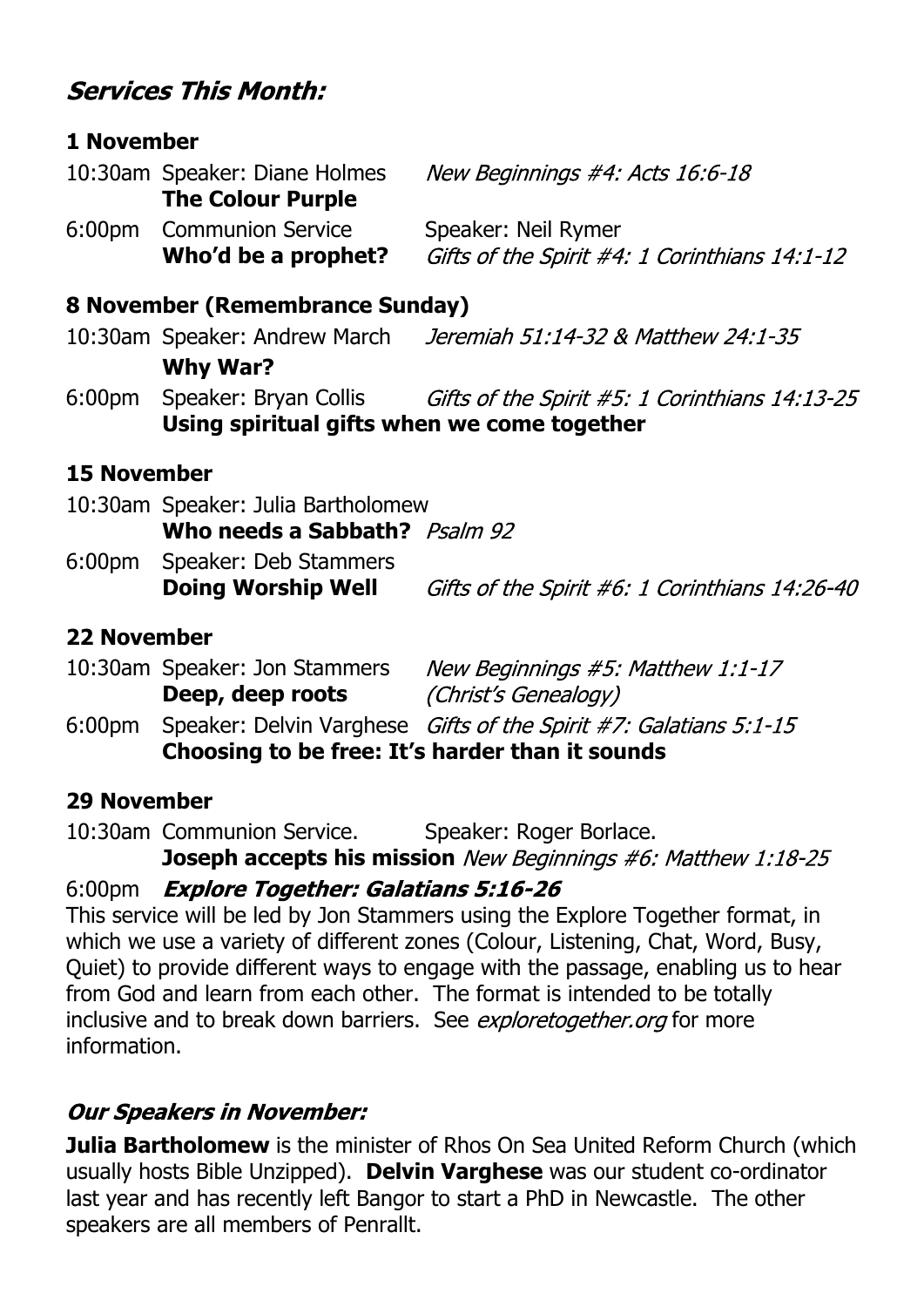## **Dates For Your Diary:**

| Wednesday 4 10:30am |                    | Men's prayer meeting followed by coffee in<br>Options.    |
|---------------------|--------------------|-----------------------------------------------------------|
| <b>Saturday 7</b>   | all day            | Penrallt Railway Group Construction Day.                  |
| <b>Sunday 8</b>     | 2:15 <sub>pm</sub> | Service at Haulfre Residential Home in Llangoed.          |
| <b>Saturday 14</b>  | $9:30$ am-1pm      | <b>Bible Unzipped at Penrallt.</b>                        |
| <b>Monday 16</b>    | 10:30am            | Church walk at Penmon.                                    |
| <b>Friday 20</b>    | 6:30pm             | St Andrew's Night Dinner & Twmpath<br>at Rhos on Sea URC. |
|                     |                    | <b>Saturday 21</b> 10:30am-2pm Penrallt Christmas Fair.   |

Please see the Noticeboard section of this newsletter for more about most of these events.

#### **Advance Notice:**

This year's Sunday School Christmas Service (10:30am) and Community Carols By Candlelight (6pm) will both take place on Sunday 13th December.

Instead of sending Christmas cards to everyone at Penrallt, why not send one to the whole church & make a donation to BMS? There will be a board up in the hall in December to display cards to the church.

# **News of People:**

Both **Tony Mason** and **Phil McKenna** are quite unwell at the moment. **Eileen McKenna** is looking after Phil and may also require surgery on her hip.

**Marion Massey** is now at home and continuing to recover, while **Pat MacKenzie** is almost fully recovered after her fall last month.

**Steve Willis** is getting baptised in Reus (in Spain) on Sunday 1st November and several others from Penrallt are attending this event.

## **Children's Birthdays in November:**

4<sup>th</sup>: Rio Penny 8<sup>th</sup>: Rebekah Collis 24<sup>th</sup>: Mika Owen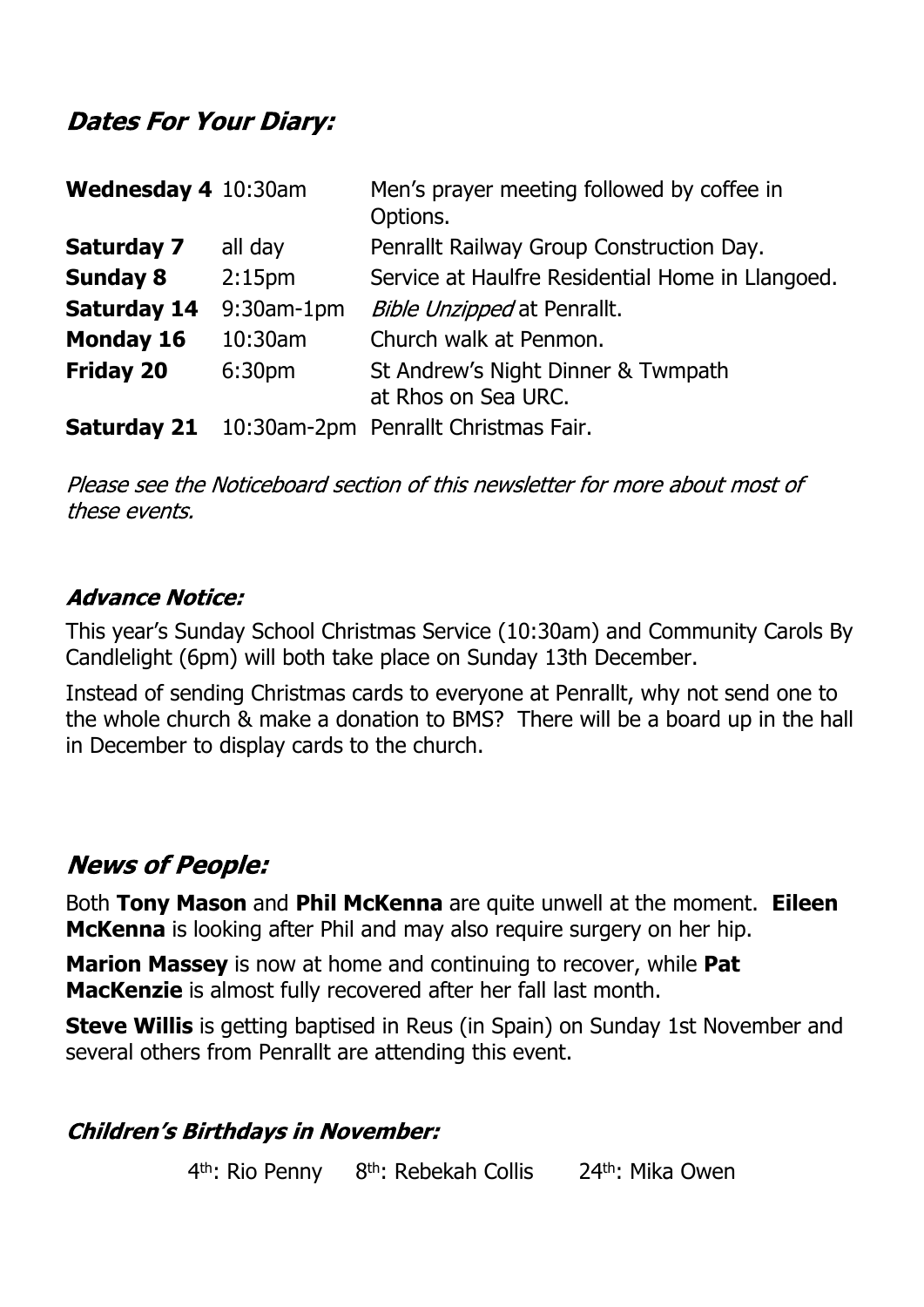# **Weekday Events:**

| <b>Day</b> | <b>Time</b>        | <b>Details</b>                                  | <b>Contacts</b>                     |
|------------|--------------------|-------------------------------------------------|-------------------------------------|
| <b>Tue</b> | 7:30 <sub>pm</sub> | HG, Nilgiri                                     | Joan Beer (353874)                  |
| <b>Tue</b> | 7:30 <sub>pm</sub> | HG Tyddyn Isaf<br>(Menai Bridge)                | Magnus Forrester-Barker<br>(717570) |
| <b>Wed</b> | 2:00 <sub>pm</sub> | HG, Carers                                      | Carol Morris (208407)               |
| <b>Wed</b> | 7:30 <sub>pm</sub> | HG, Bethesda                                    | Jon & Deb Stammers (602868)         |
| <b>Wed</b> | 7:30 <sub>pm</sub> | HG, Nomads                                      | Pat & Roger Borlace (713146)        |
| <b>Thu</b> | $10:30$ am         | HG, Llanfairpwll (am)                           | Sue & Lawrence Moss (713793)        |
| <b>Thu</b> | 7:30 <sub>pm</sub> | HG, Llanfairpwll (pm)                           | Sue & Lawrence Moss (713793)        |
| <b>Fri</b> | 10:30am-12pm       | <b>Cheeky Monkeys</b><br>(parent/toddler group) | Ceri Walker (07581 452098)          |
| <b>Fri</b> | 10:30am-12:30pm    | HG, Maes y Dref                                 | Anne Collis (353173)                |
| <b>Sat</b> | 8:30am             | <b>Prayer Meeting</b>                           |                                     |

Please check with the contact people when there are meetings this month. HG = Home Group

# Noticeboard:

## *◊* **Bible Unzipped**

Saturday 14th November  $9:30$ am

Bible Unzipped aims to unpack Scripture with those interested in learning more than can be offered in a Sunday sermon. It also equips those leading in the church with some tools for studying and teaching from the Bible. We meet monthly, usually at Rhos-on-Sea URC on the second Saturday morning from 9:30am to 1pm but **this month we are coming to Penrallt** instead, so this is an ideal opportunity for you to check it out. The course is free and each morning includes three sessions. This month: *Old Testament Theology* (Peter Cousins); Hard Texts in the Old Testament (Jon Stammers); Philippians (Julia Bartholomew). Please note that Bible Unzipped will be taking a break for Christmas and restarting in January.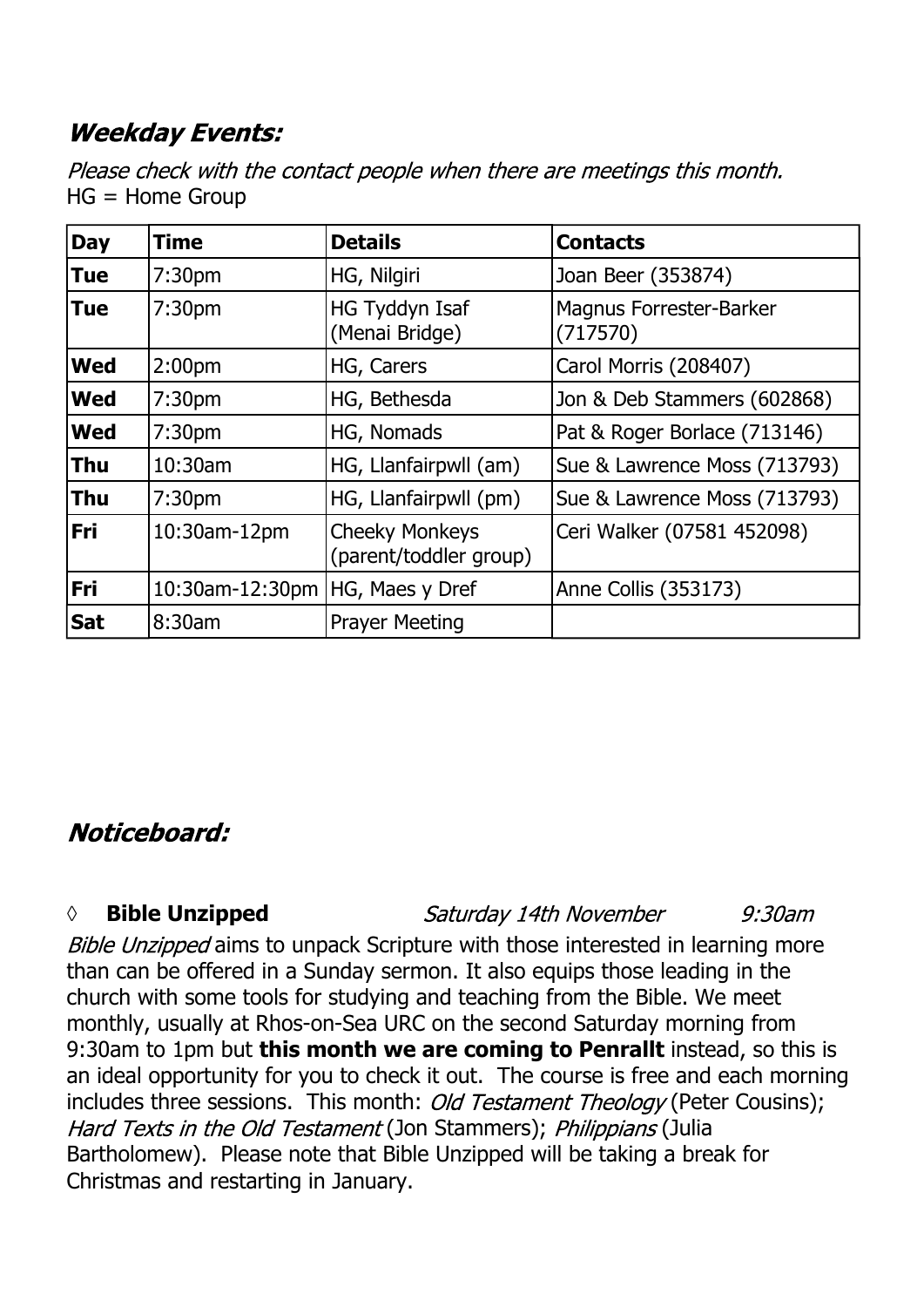#### *◊* **Christmas Fair**

Saturday 21st November 10:30am-2pm

There will be a variety of stalls (cakes, fudge, various crafts, bric a brac, etc.), also fairly traded gifts, Christmas cards and activities for children. The Penrallt Railway Group will be displaying their model railway (under construction). Refreshments will be on sale. No entrance fee but all profits from the sales will be divided between two of our missionary couples, Chris and Anna Hembury (who work in in inner city Hull with Youth for Christ) and Duncan and Trudie Tough (who work in Papua New Guinea with Wycliffe Translators - see the *Focus* on the back page of this newsletter for more about them). We need volunteers to help in the kitchen and to make cakes to sell. If you have any bric a brac please bring it to the church before the 21st (no large items, please). Contact Janet Jones or Mari Kelso if you can help in anyway. Please come and support our missionaries whilst enjoying fellowship and a panad together.

## **◊ Church Lunch**

We will host a church lunch on **Sunday 1st November**. Please bring enough buffet style "finger food" for yourselves and one or two others.

## *◊* **Church Walk**

Monday 16th November

Meet at 10:30 in the free car park in Llangoed adjacent to the small masonry bridge just downhill from the Post Office. The walk follows the Seiriol path in the Penmon part of NE Anglesey, including Penmon Point and Castell Aberlleiniog. It is about 6 miles long over fairly moderate terrain. Although there are no public toilets in Llangoed these are available in nearby Beaumaris. Walking boots desirable. Bring picnic lunch. Cafe in Beaumaris at end of walk. For more information, please speak to Sue and Lawrence Moss - 01248713793 or 07933217087.

Wednesday 4th November *◊* **Men's Prayer Meeting** 10:30am In the Twrgwyn Room. Time spent in prayer will be followed by coffee in Options. All are welcome to join us.

# **◊ Pastoral Help**

If you have pastoral concerns please contact a member of the Pastoral Care team: Pat Borlace (713146); Adrienne Ferrada; Gwen Hicks; Geoff Moore (410582); Lawrence Moss (713793); Judy Stammers (364394); Helen Thomas (600174).

# **◊ Peter's Retirement Collection**

The total gift donation for Peter and Susan was £4,600 (plus the photobook and chocolate). Thanks to all who contributed to this.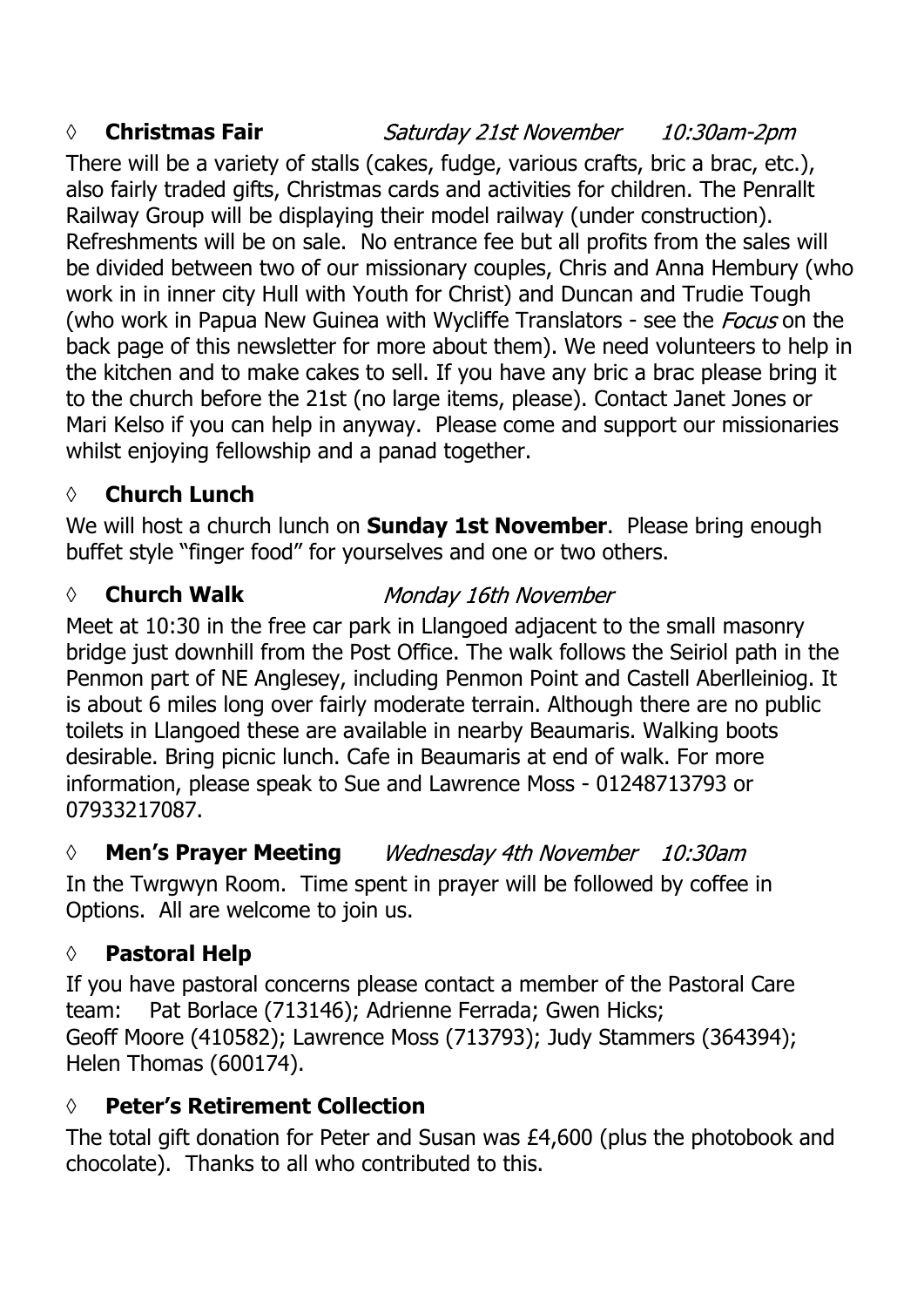◊ **The Prayer Room** is open before and after the service for quiet prayer. Penrallt is a place of prayer, so make use of this sacred space.

## **◊ Pray for Penrallt Every Day**

We believe in prayer and encourage people to pray. You can send prayer request to our electronic diary via office@penrallt.org (there are also prayer cards in the church porch that you can fill in). Better still, you can receive the prayer diary straight to your inbox every Monday by emailing the office now and requesting to be put on the list. For more immediate and interactive sharing of prayers, search on Facebook for *Penrallt Prayer Point* and send a request to join our group.

## **◊ Rough Sleepers**

The church's policy is not to give money directly to the rough sleepers in Upper Bangor. Be warned that some of them can be aggressive. You will find brown envelopes in the porch for a gift that will buy meal vouchers which are distributed to rough sleepers by the Cathedral. So far Penrallt has contributed £5,950 to this scheme.

*◊* **St. Andrew's Dinner & Twmpath** Friday 20 November 6:30pm To celebrate St Andrew's Day (a few days early!) Rhos on Sea are hosting a Scottish themed evening of dinner - with (optional) haggis and homemade puddings - and dancing (to live music from a band that you may just recognise). Booking is essential and tickets cost £7 (or £3 for children. Ask at the Penrallt office for more information.

## **◊ Sunday Afternoon Services**

We visit residential homes in the area once a month on a Sunday afternoon, alternating between Haulfre (in Llangoed, on Anglesey, starting at 2:15pm) and Plas Garnedd (in Llanberis, starting at 2:45pm), usually on the first Sunday. This month we are due to visit Haulfre on **Sunday 8th November** (NB a week later than usual); please see that week's news sheet or check with the church office for confirmation.

**Deadline for next month's newsletter:** Sunday 22nd November. Please sent information to Magnus (office@penrallt.org; 01248 353355). All notices should be submitted in writing (preferably by email) as early as possible.